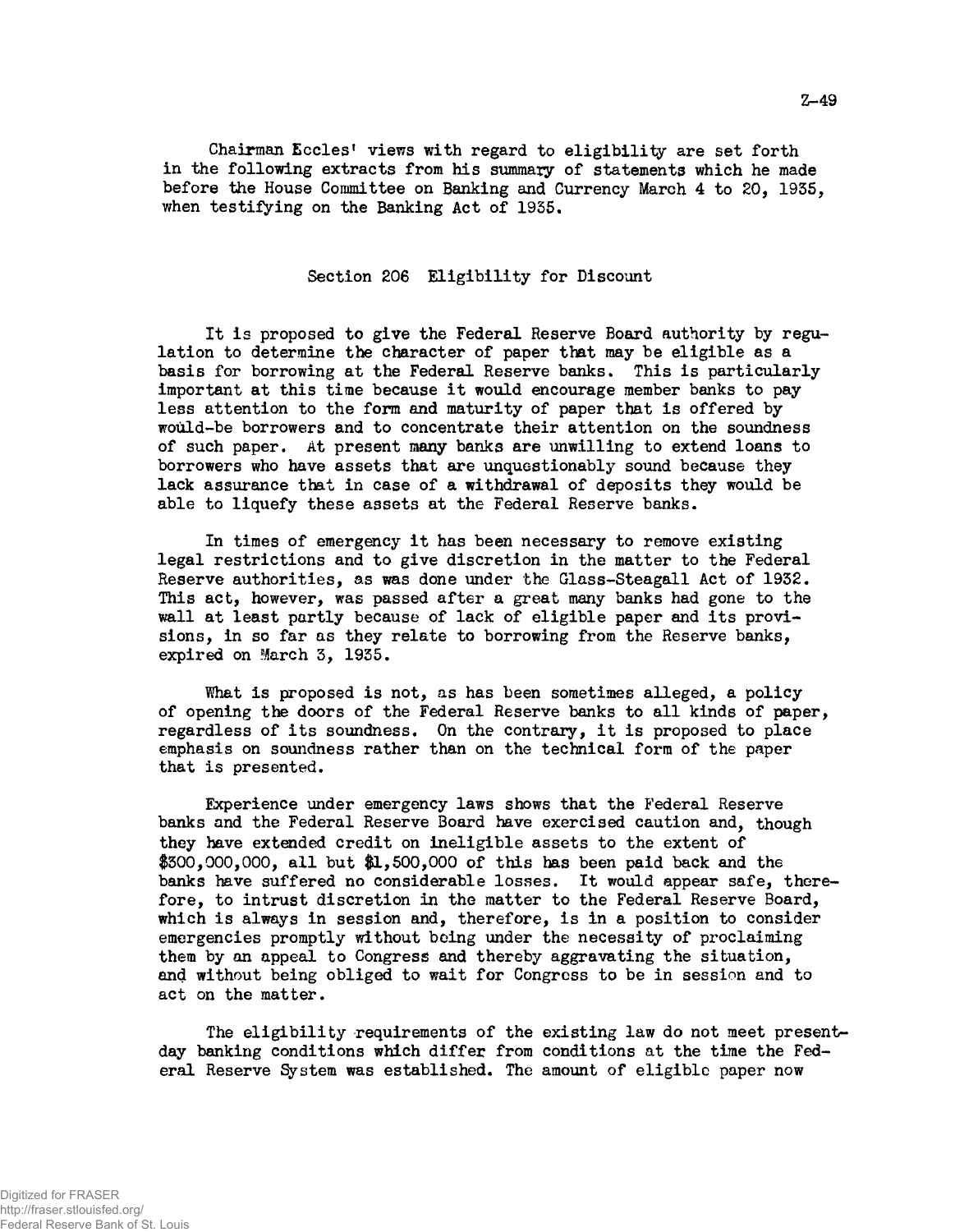held by banks is a small part of the total resources of the banks. Even in 1929, it was only slightly over 12 per cent of their loans and investments, and today it is less than 8 per cent. The total amount of the paper which would be considered eligible by the banks themselves is only about \$2,000,000,000 at the present time and was only about  $$4,000,000,000$  in 1929. While this amount is sufficient in the aggregate to provide access to the Federal Reserve banks, there are many individual banks that do not possess sufficient eligible paper.

During the depression, the banks did not have eligible paper to meet the withdrawal of their, deposits, which was brought about by the general liquidation of bank loans and by hoarding; in order to avoid closing, they were forced to liquidate in the market such bonds as they had and could sell without too large a loss; they were also forced to bring pressure for payment of all loans which came due and to refuse new credit, so that they might have as large cash reserve as possible and be as liquid as possible. The attitude of the banks throughout the nation was largely due to the fact that they lacked eligible paper in sufficient quantities for their required accommodation at the Federal Reserve banks.

As a consequence, in an effort to remain liquid, they froze them- $\cdot$ selves so completely that they finally closed the entire banking structure. In the final analysis, there can be no liquidity during a depression, except liquidity created by the Federal Reserve banks through their power of issue. It was finally recognized that it is not necessary to have rigidly defined eligibility for paper for discount.

This rigid eligibility was finally changed, but only after a great deal of damage bad been done, after thousands of banks had been closed unnecessarily, after millions of individuals and institutions had been forced to the wall through the lack of available credit or through pressure to pay existing debts, and after millions of depositors had lost hundreds of millions of dollars through the closing of banks.

It seems to me only realistic to recognize that the Reserve banks, subject to rules and regulations made by the Reserve Board, should have the power to meet emergencies by loaning to member banks upon sound assets, rather than to see unnecessarily drastic liquidation forced upon the community.

This provision does not mean inflation. Before the banks today, as a whole, would have occasion to borrow from the Reserve banks, they would have to extend billions and billions of dollars of credit, because of the excess reserves they now possess. But, if the provision exists, it may make the banks feel altogether differently about extending credit today. It will make them realize that, in order to have access to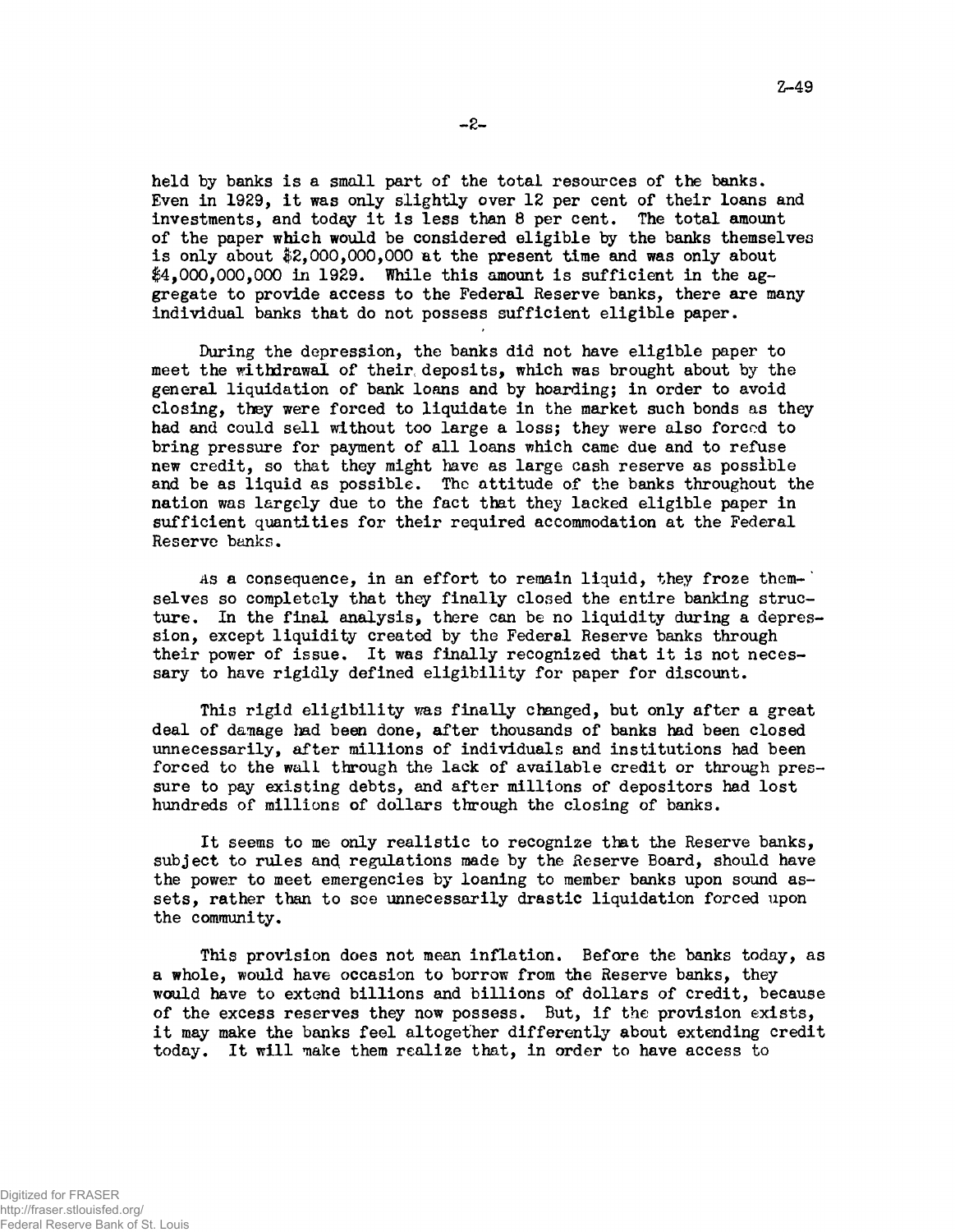Reserve bank credit, they do not have to have specified types of ninety-day or six-month paper, the supply of which is limited.

In a period of timidity like the present, the banks tend to refrain from making loans, except on paper eligible for discount at Federal Reserve banks. This is even now a factor causing liquidation in many communities and preventing adequate expansion of credit in others. There is ample credit today, but, without a change in the eligibility features, there will be great hesitancy on the part of the banks to loan on other than short-term commercial paper or Government bonds. If the bill is adopted, banks will be willing to loan existing funds on longer terms than they otherwise would.

A bank that conducts its business on the theory of having only such assets as can be disposed of at will in times of crisis, when the national income has been cut in two, cannot serve its community adequately. Such a bank would confine its operations to the purchase of the most liquid open-market paper, with the consequence that it would neglect its local responsibilities and would find it difficult to earn enough from the low returns on such paper to cover expenses. The banks should be in a position to meet the needs of their communities for all kinds of accommodation, both short- and long-term, so long as the credits are sound, and they ought to have the assurance that all sound assets can be liquified at the Federal Reserve bank in case of an emergency.

The proposed revision of eligibility requirements is one of the most important features of legislation at the present time. It will tend to do more towards inducing recovery through credit expansion than any other feature of the bill. The banking System must be made to provide the money and credit required, if it is going to justify its existence. At the present time, credit is provided largely by the Government.

The Government is lending to individuals and corporations through the various Government lending agencies, of which the three most important are the Home Owners' Loan Corporation, the Farm Credit Administration and the Reconstruction Finance Corporation. The banks have been liquidating their private loans, and the Government has been taking them over, and the banks have been providing funds through the purchase of Government bonds or of bonds guaranteed by the Government. If this is continued, it seems to me that the banks will have great difficulty in justifying their existence.

If the banks do not utilize their funds in the direct field of lending in place of the Government, they will find that the Government will have taken over the banking business, not because the Government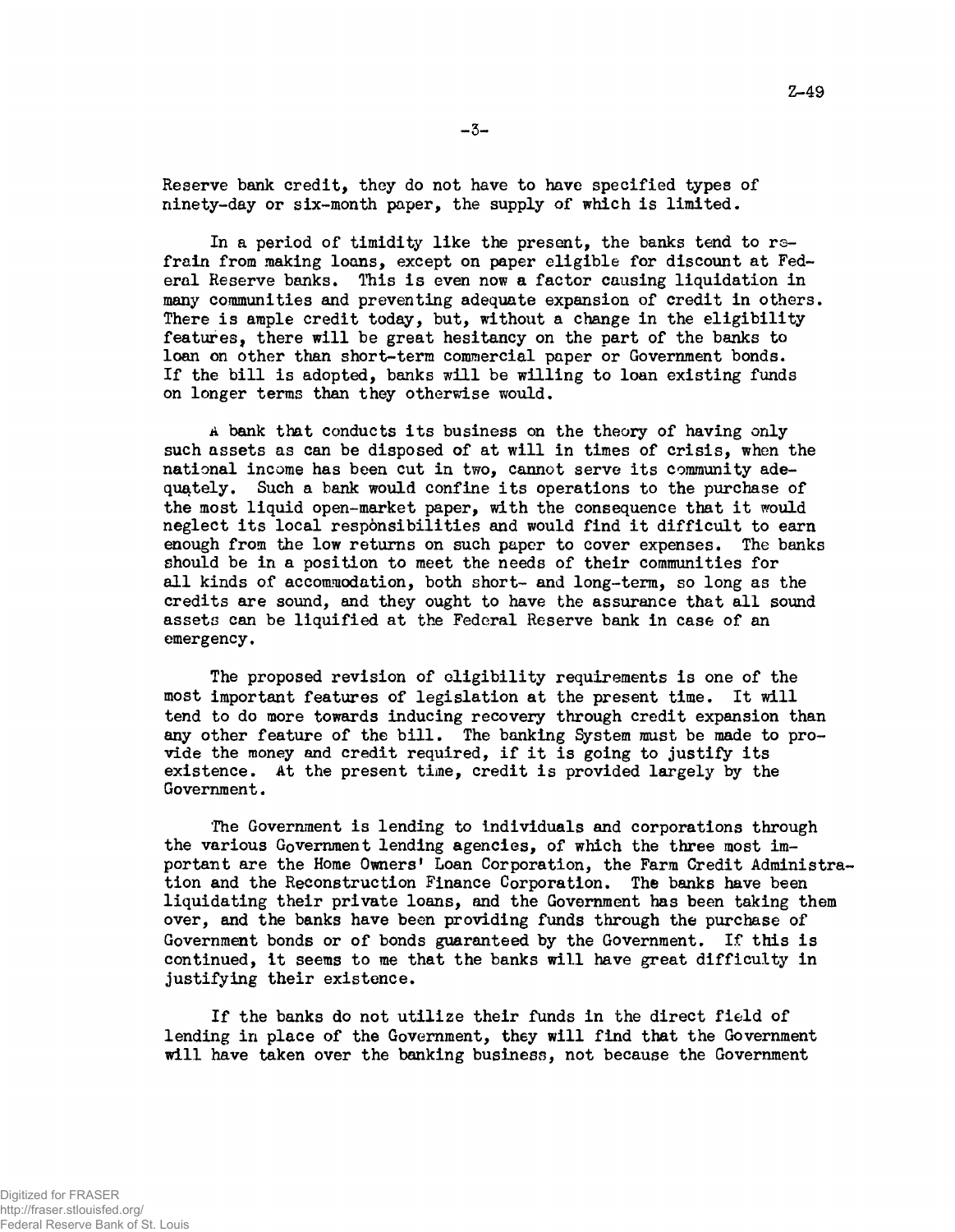wanted to, but because the banks forced it.

I think the emergency measures were very effective, because they stopped banks from closing. When people can get their money, they do not want it. Instead of the Reserve banks being required to make loans to member banks, money which had gone into hoarding tended to come back into the banks. That enabled the banks to repay their borrowings to the Federal Reserve banks, so that the amount of member bank borrowings from the Reserve banks today, is negligible; whereas, in 1953, it was very large.

It was section 10(b) of the Federal Reserve Act, as amended by the emergency banking act, which provided that, under exigent circumstances, member banks may borrow from Reserve banks on their time or demand notes secured to the satisfaction of the boards of directors of the Reserve banks. There was some use made of that provision, but not very much, because it was necessary for a bank when it applied for credit under the terms of the provision, to admit that it was in great distress and in exigent circumstances and that it required special treatment by the board of the Federal Reserve bank; this meant that a bank would use the borrowing privilege only as a last resort. Furthermore, this law came too late, after numerous banks had been obliged to close.

It is not proposed in the bill to make real estate loans eligible for discount. The bill would authorize Federal Reserve banks, subject to the regulations of the Board, to discount for a member bank all commercial, industrial or agricultural paper, and to make advances to a member bank on its promissory notes secured by any sound assets, which would include real estate loans, collateral loans, bonds, or any other sound assets. Real estate loans have not been eligible as collateral for advances from the Federal Reserve bank except during an emergency and then could be used as collateral for an advance only as an emergency matter. In a depression, only the Federal Reserve banks can liquify assets, and real estate loans do not differ from other types of assets. In a great depression, there is no other place for a bank to go for advances on such assets as real estate loans, loans on collateral, or investments in bonds. When the market is severely depressed, as it was for a period of several years, it means bankruptcy for any bank to liquidate its assets on the existing market.

It has been asked whether the difficulties of banks in meeting their demand obligations were the result of a scant supply of actual currency. The answer is no. The banks found that they were unable to meet their deposit liabilities in currency because of the lack of assets which the Reserve banks would accept. That reduced the amount of currency that they were able to pay out, and the very fact that many of them were unable to meet that demand created a general demand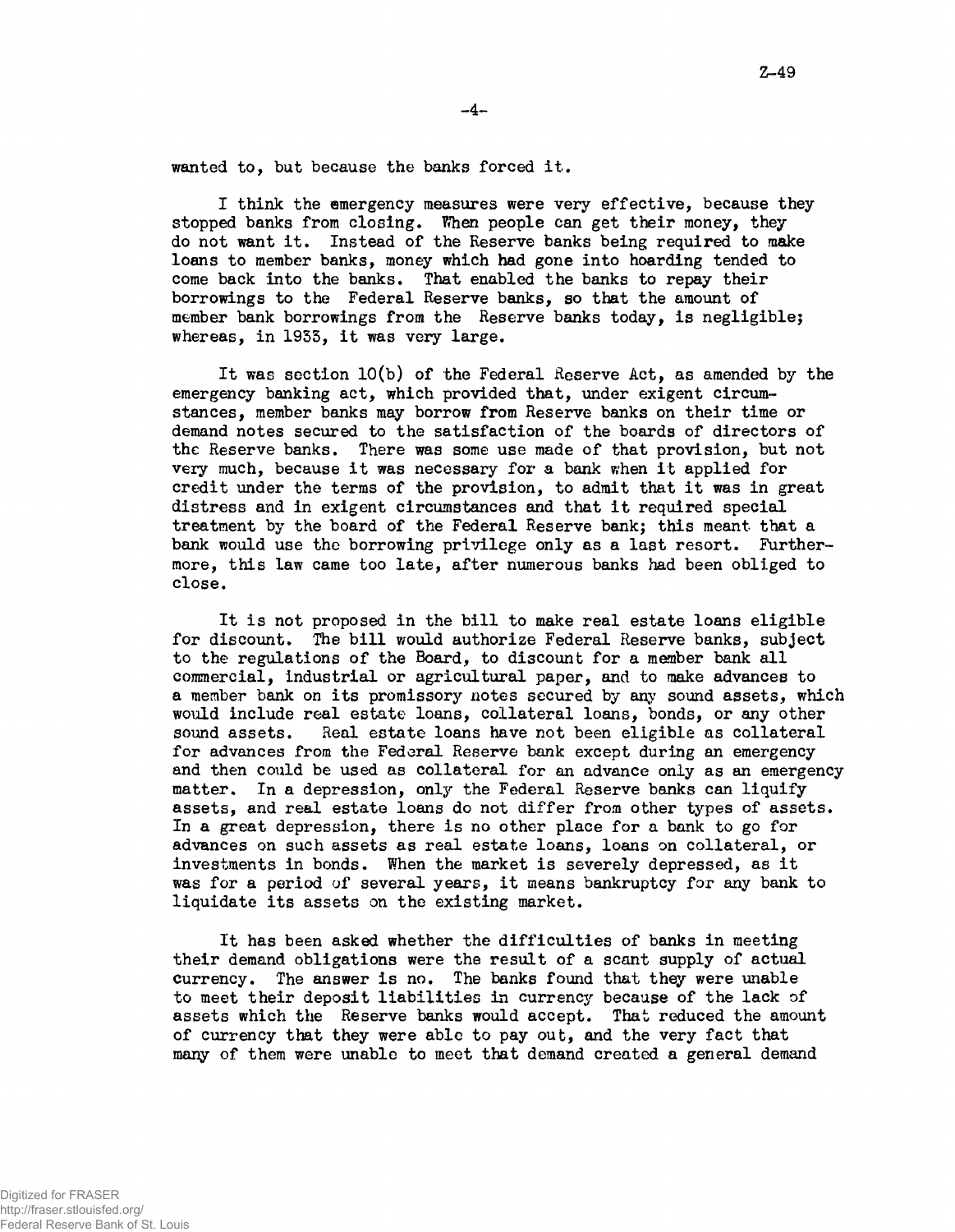to convert deposits into currency. As soon as the Emergency Banking Act of 19SS permitted the banks, both member and nonmember, to get credit in the form of currency from the Reserve banks upon all of their sound assets, the people of the country no longer wanted their deposits in currency. The currency began to come back into the banks and deposits in banks increased.

Many of the assets considered eligible and held to be liquid were less sound than other assets held by banks Which could not qualify for rediscount or as security for borrowing from the Reserve banks.

An asset that may be considered sound and liquid when business is active and there is a high rate of employment and national income is large, may become frozen and unsound if the national income diminishes. Liquidity and soundness are not determined merely by the substance of a loan or asset at the time the asset is purchased or the loan is made; they depend upon the state of trade and business which follows.

By way of illustration, when German bonds were purchased prior to the war, they were considered the best in the world, and they were sound assets. When wheat was selling at \$2 a bushel, it would have been proper to have loaned upon that wheat with a 25 per cent margin, on the basis of a warehouse receipt; the loan would have been considered perfectly sound, and the paper would have been eligible for discount. The same thing is true for any other commodity. I remember when sheep were selling at \$16 a head, and when within a six months period you could not sell them at  $$4$  a head; yet a loan for nine months made on sheep at  $$16$ , say \$8 a head for six months, was eligible for discount; but, before that loan came due, that security was selling for about one-half of the amount of the loan.

Even Government bonds would cease to be liquid at the price at which corporations could not sell them without going bankrupt. The price of Government bonds in 1932 was down, the  $3's$ , I think, to  $$83$ . If any substantial amount of those bonds had been sold in that market, the market might have gone to \$50 and any bank holding a substantial amount of the bonds would have been ruined. The banks, however, could go to the Federal Reserve banks and borrow on those Government bonds; that was a protection to the market and to the banks, which would not have existed had the banks been obliged to sell those bonds instead of using them as a basis for borrowing at the Reserve bank.

It is up to the banking system in so far as it is possible, to maintain a state of trade and business that will preserve soundness.

To the extent that forced deflation through forced credit contraction is obviated through making available the discount facilities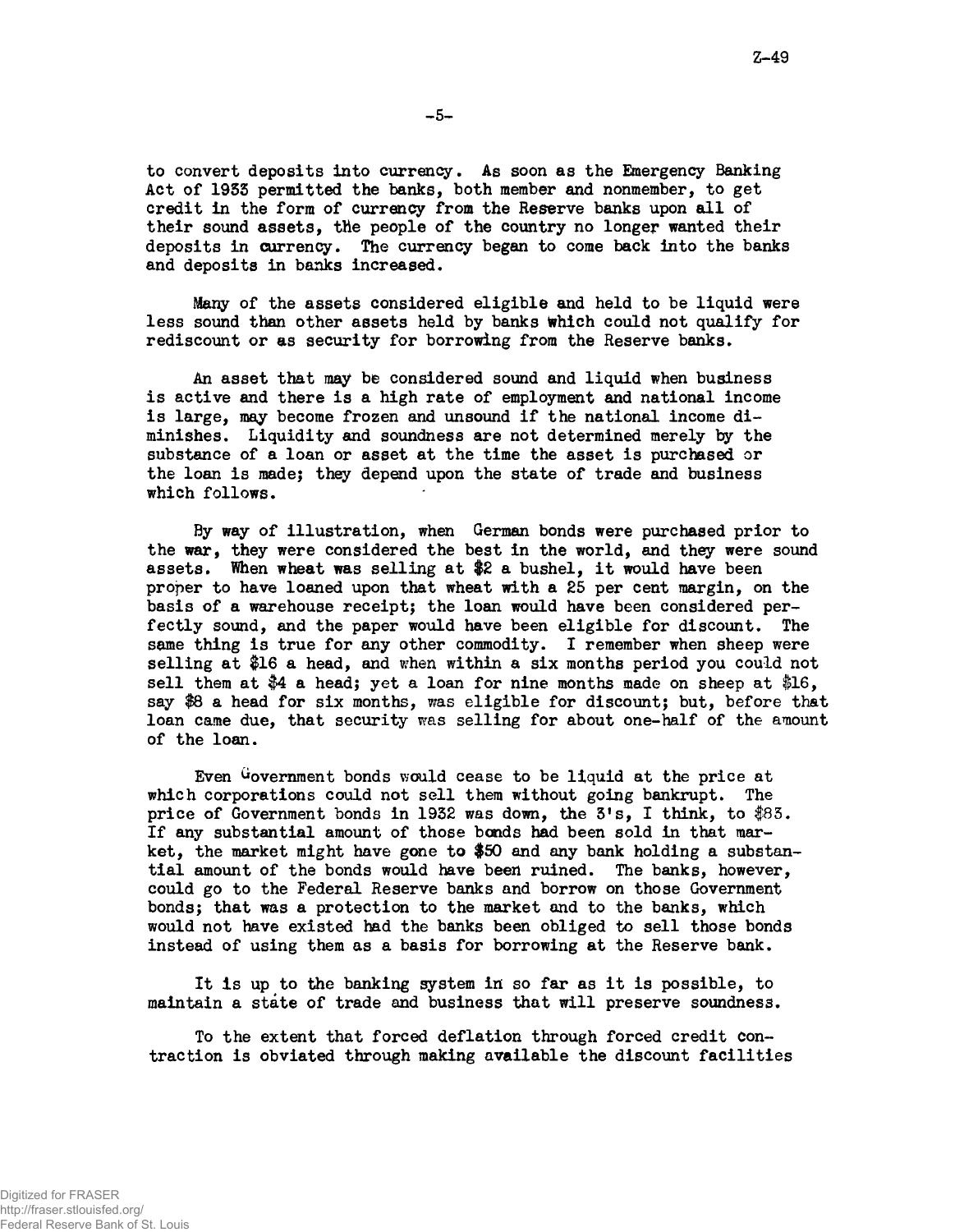of the Reserve banks—to that extent liquidity is provided. The only liquidity that really exists in a serious depression is the liquidity that is provided through the money-issuing agency, the Federal Reserve banks.

The banking system has excess funds seeking investment of over \$2,000,000,000. The excess reserves of the banks are sufficient in amount to enable the banking system, as a whole to extend new loans or to purchase additional bonds to the extent of about \$20,000,000,000, without borrowing from the Federal Reserve System.

The banking system creates money through its loans and investments. A bank making a loan of a thousand dollars to a customer creates a thousand dollars of deposits. This increase in deposits increases reserve requirements by 10 per cent of that amount. For every thousand dollar increase in deposits the excess reserve decreases by 10 per cent of the increase, so that a loan of a thousand dollars increases the assets of the bank by a thousand dollars and the liabilities, in the form of deposits, by a thousand, and the reserve requirement by one hundred dollars, approximately. Therefore, \$2,000,000,000 of reserves in the System as a whole arc sufficient to enable the banks, on the basis of ten for one, to extend credit to the extent of  $$20,000,000,000$  without having to go to the Reserve banks and discount or borrow money.

Under the present law, the Reserve banks determine the acceptability of assets or the type of paper which they will take from member banks, subject to the eligibility requirements of the Federal Reserve Act. In the future, if the law is amended to give discretion to the Federal Reserve Board in determining the eligibility requirements, the Reserve banks will have power to loan to member banks, according to rules and regulations laid down by the Federal Reserve Board. However, it would not be mandatory, and it is not mandatory in the present law, that the Federal Reserve banks loan to member banks; they simply have authority to loan to member banks upon what is considered eligible paper.

The policy of the Board in making regulations defining eligible paper under the proposed legislation would depend a great deal upon the conditions that confronted the country. In 1930 and 1931 it would have been in the interest of the banking system and in the interest of the entire country if, in the case of those member banks which had very little or no commercial paper, the Federal Reserve banks had been permitted to loan on any sound assets. The inability of the member banks to borrow from the Federal Reserve banks forced great deflation.

As to the additional specific types of paper which the Federal Reserve Board should class as eligible paper, for rediscount by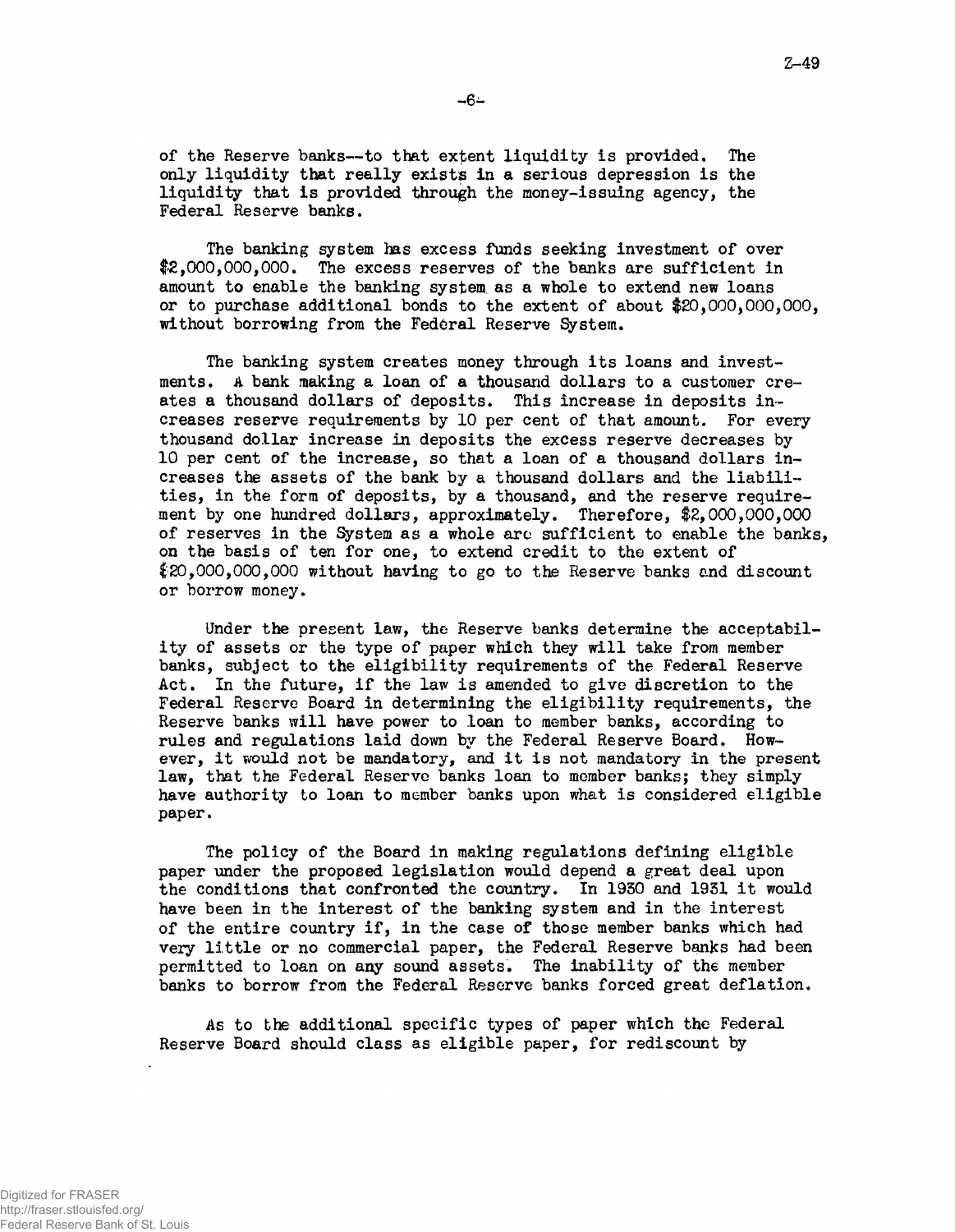member banks, I can merely give my personal opinion; I cannot speak for the Board. I believe that very broad rules and regulations should be made with reference to this subject and that broad discretion should be left to the Federal Reserve banks. I think that, in matters of local credit concerning each Federal Reserve district, the Reserve banks should be given discretionary power and that they can be relied upon to make only sound loans.

I would not like to say that, under normal conditions, paper on a bills-payable basis should be taken for longer than a six-months period, because it is always an easy matter to renew the paper. The question of renewal would be up to the Reserve banks.

It would be bad for the banking system as a whole to permit continuous borrowing from the Reserve banks by the member banks. Continuous borrowing from the Reserve banks by the member banks could only mean that the member banks were rediscounting or borrowing and then lending the money because of the difference between the rate that they paid the Reserve banks and the rate at which they loaned.

However, I can well imagine a situation in which there would be a crop failure, drought, or similar catastrophe, when it would be very desirable for the Reserve banks in the affected areas to carry loans for an additional period in order not to force liquidation. Past experience and the attitude of member banks towards borrowing indicate that we can be assured that in ordinary times member banks are not going to borrow from the Reserve banks except for short, seasonal requirements; when an emergency develops, it may be necessary for them to borrow for longer periods of time; and it is such borrowing for which this legislation is proposed.

In case of a rediscount, maturity should be based upon what would be considered the period of natural liquidation. For instance, for agricultural and live stock loans the period is nine months, since it is considered that the underlying transactions take that length of time. These loans are rediscountable now. Collateral loans, loans which arc not considered rodiscountable and are not self-liquidating through the completion of business transactions, such as real estate or collateral loans, would probably be made eligible only in cases of emergency, rather than in the natural course of business. Certainly the Reserve bank should be given the power to enable a bank that has an unusual shrinkage of its deposits and yet has sound assets, to get credit on them so that it can carry out a normal process of liquidation, without closing and without bringing about an undue deflation. That is the purpose of this legislation.

AS a general rule, when manufacturing companies, such as sugar companies and other companies, borrow from the banks, they do not want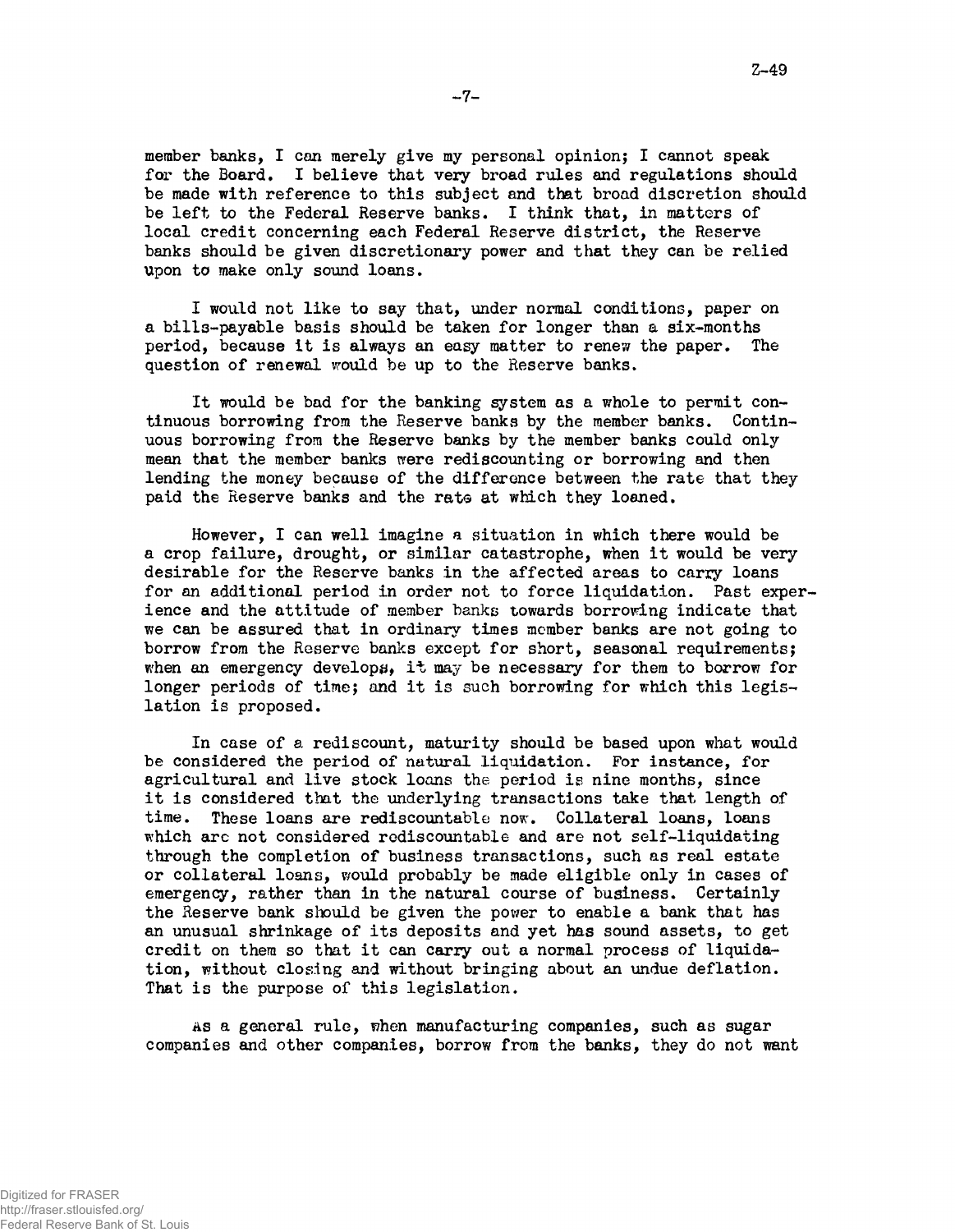to borrow for a period longer than six months, or even ninety days, because they are constantly reducing the outstanding loans. They do not know exactly by what amount they may be able to reduce loans; and, hence, they do not want to rediscount up to the maximum amount of their financial requirements for a period of nine months. It may be that they can pay a substantial amount in three months and renew the balance. I believe that, even if a nine-months rediscount were permitted in that type of transaction, there would be very few that would use it. If the condition of the company were such that an open line of credit were desirable, if the company were willing to borrow for nine months, and the bank should take its nine-months paper, there would be no reason for preventing the Reserve bank from taking such paper just as they would take live-stock paper.

I think that it has been the member banks rather than the Reserve banks which have held borrowers to a three-months period for borrowing. The member banks prefer ninety-day paper, because in the past they have seen very wide fluctuations in the prices of commodities against which they loan. In loaning for a period of nine months on any commodity, there is more risk from wide fluctuations in prices; and it is my belief that, for its bwn protection, the member bank passing on the credit will adhere to ninety-day paper and then will renew the loan. After all, even if the member bank borrows from the Reserve bank, it is responsible for the obligation.

It has been suggested that the reason for the gradual decrease in the amount of commercial paper is that many corporations, both large and small, have found that they can get funds through the investment bankers, through the issue of securities.

It seems to me that during the life of the Federal Reserve System our business system has become more concentrated, through consolidation and mergers, into larger and larger units; and that there is today a greater concentration of corporate operations in fewer companies than we have ever had before. The trend in that direction is evidenced by the chain store development and by developments in almost every field of manufacturing activity.

As a result, commercial deposits have tended to be concentrated to a greater extent than formerly in the centers where the headquarters of the various companies are located; and all borrowing on the commercial paper basis, has tended toward concentration in the money market at very low rates; so that the average small bank in the towns with a population of not more than 10,000 or even 25,000, even during the post-war period of great activity, did not have the demand for commercial loans from their local business concerns that they had had previously.